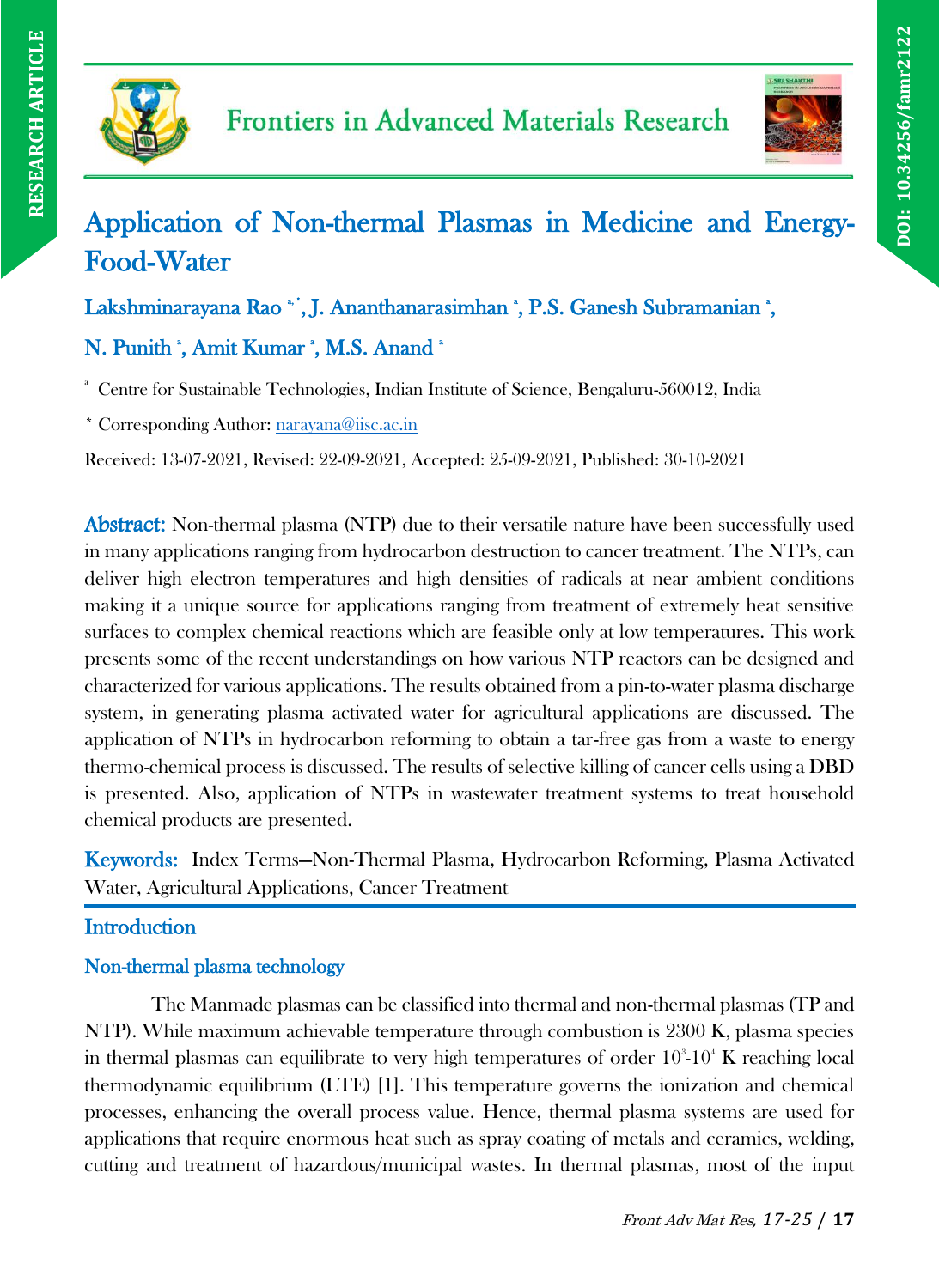energy is spent towards heating the bulk of the gas to high temperatures. Hence, thermal plasmas typically have poor energy efficiency and poor chemical selectivity. However, NTP working at near ambient conditions are known to have higher energy efficiency and better chemical selectivity's. The NTP are used in many applications such as pollution control, fuel conversion, dissociation of  $CO_2$  and H<sub>2</sub>S, H<sub>2</sub> generation from CH<sub>4</sub>, water-gas shift reaction and syngas cleaning [2-4]. In NTP's the highly reactive radicals are present at high concentrations and they initiate chemical reaction pathways even at room temperature. This feature of NTP's can be utilized efficiently towards achieving increased chemical selectivity without heating the bulk of the gas, leading to less energy consumption. In NTP, the electron temperature ( $\approx$ 10000 K) governs ionization and chemical processes [1]. Due to these merits, NTP are considered as a potential replacement for catalysts. Using NTP, properties of water such as pH and conductivity can be regulated, when the air above water column is exposed to plasma for desired duration called as activation time  $(t_0)$ . This activated water is referred to as plasma activated water (PAW) which has agricultural and bio-medical applications [5-7]. Exposing air to NTP also produces ozone which can be used for disinfection of water. This study reports on different NTP sources, their characterization and potential applications.

#### Reactor sources - design and characterization

Different NTP sources i.e. dielectric barrier discharge (DBD) and pin-to water discharge, as shown in Figure 1a and 1b respectively, was used for various applications such as enhanced seed germination, as a source of nitrogen for plant/algae growth, anti-microbial applications and treatment of grey water. Another plasma source having combined effect of TP and NTP called rotating gliding arc (RGA), as shown in Figure 1c, was used for hydrocarbon reformation and water-gas shift reactions. In the case of a DBD reactor, quartz tube was used as a dielectric material. Two aluminium wires electrodes which were wound, on both side of the quartz tube made the plasma electrode assembly. This electrode assembly was positioned in a glass breaker containing water below to generated plasma activated water (PAW). In the case of pin to water discharge, one of aluminium electrode submerged into the water column acted like an electrode whereas on aluminium wire positioned about 1 cm above the water column acted like a second electrode. In the case of RGA reactor, aluminium wires shaped as shown in Fig. 1c served as electrodes which was housed in a quartz tube serving as a plasma reactor. An AC 20 kHz–20 kV peak supply (M/s Information Unlimited PVM 500-4000) was used to power all these plasma reactors.

For achieving maximum chemical performance in these reactors, especially in the case of pin-to-water discharge and RGA, reduced electric field (E/N) becomes an important optimizing parameter, since the  $E/N$  is a function of electron temperature. In the case of pin-towater discharge, E/N was varied by recirculating the water to interact with the arc with/without stirring the water by providing magnetic stirrer at the bottom. By this way, the arc's length and voltage varied in both these cases as it can be inferred from Figure 1. In the case of RGA where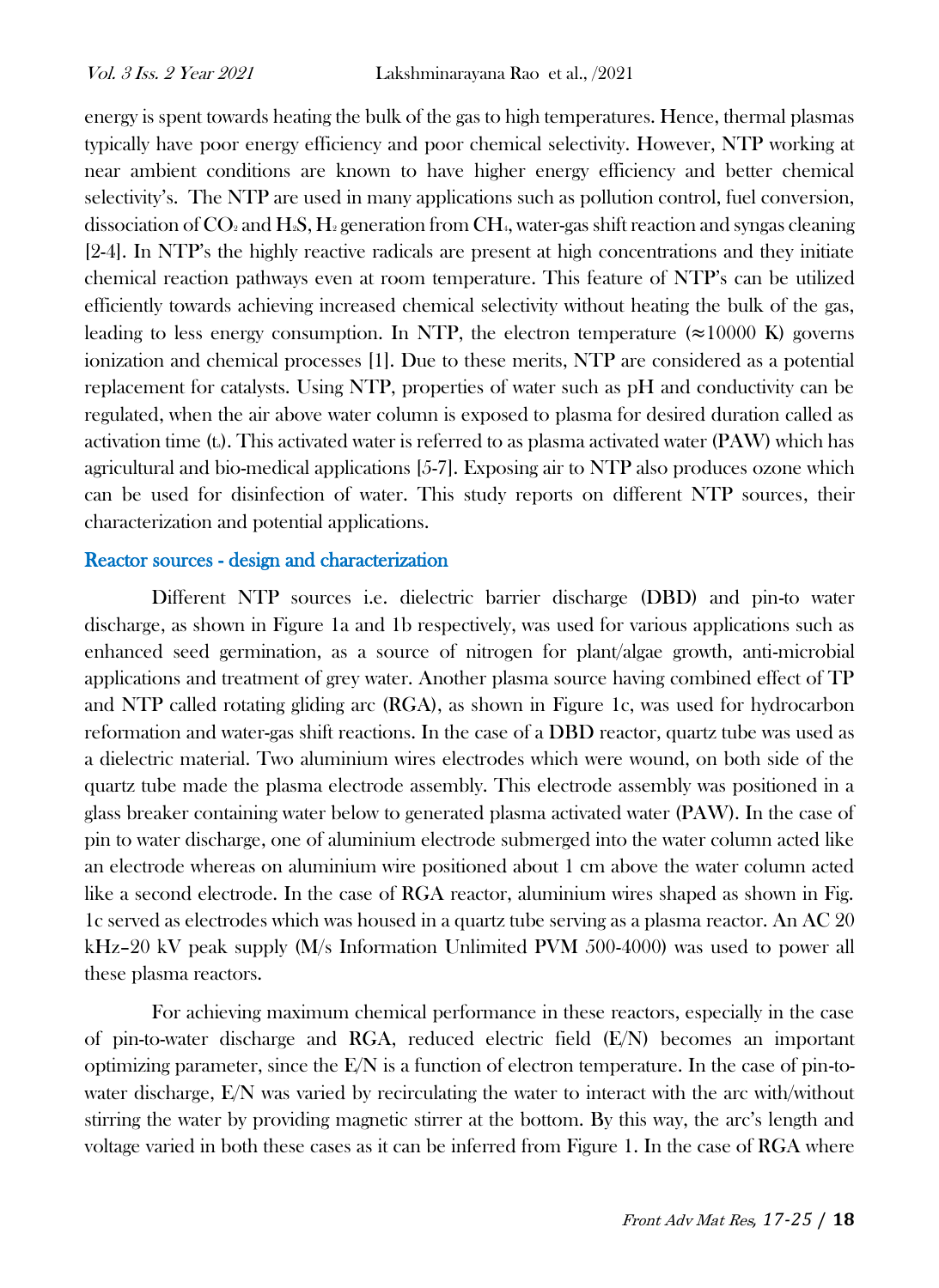swirl flow was employed, the influence of turbulent eddies on the discharge was used as a control parameter to achieve the desired E/N. Table 1 shows the E/N values achieved in pin-to-water discharge and RGA reactors. With pin-to-water and RGA discharge, the maximum E/N of 60 Td and 100 Td were achieved respectively.

| Method                                               | $E/N$ during operation, in Td |
|------------------------------------------------------|-------------------------------|
| Pin to water discharge Continuous power              | $\leq 20$                     |
| Pin to water discharge Power supplied as duty cycled | $\leq 60$                     |
| <b>Transient flow</b>                                | $\leq 50$                     |
| Turbulent flow                                       | < 100                         |
|                                                      |                               |

In the case of the DBD reactor, plasma volume was varied by varying the length of the wound wire electrodes. As it can be seen from Fig. 1, by using the coils as electrode, the area of overlap between two coils and the pitch of the coil was designed such a way that the plasma volume was large and uniform.



Figure 1. Schematic (top) and plasma volume (bottom) of plasma sources (left to right): a) coil type DBD, b) pin-water discharge and c) rotating gliding arc.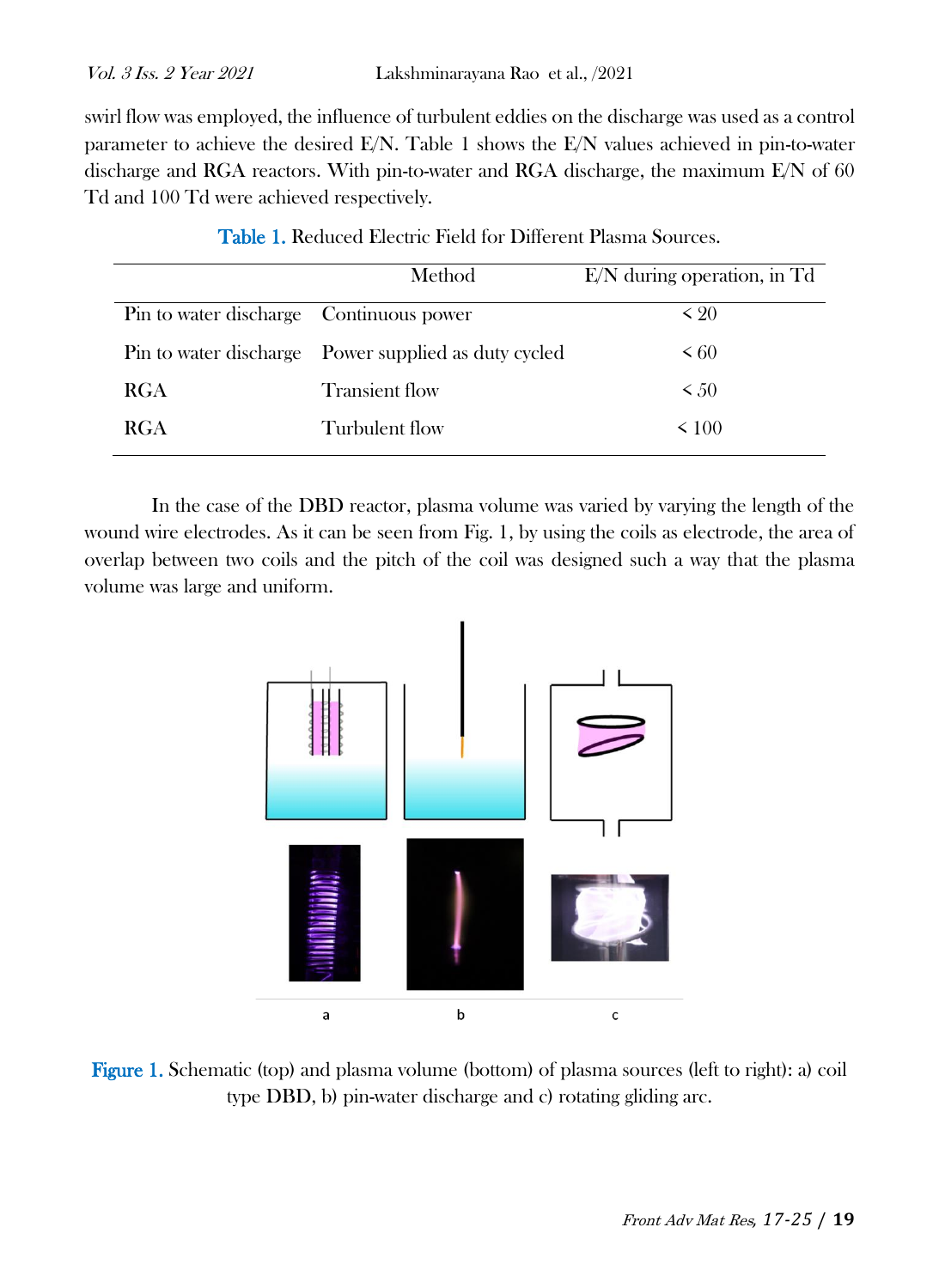#### **Discussion**

#### Agricultural applications

Plasma activated water (PAW) is a mixture of reactive nitrogen and oxygen species, of which nitrate and nitrite are the dominant species. The PAW can be used to enhance plant growth and seed germination [5]. Water was activated through, pin-to-water discharge for plant growth applications, and DBD for seed germination. The PAW was generated in-situ at the point of consumption, making it suitable for decentralization.

1) Seed germination studies: The effects of seed germination using maize and green gram seeds were studied. Figure 2 shows the average root length (mm) variation of green gram over a period of 120 hours. The seeds supplied with PAW showed a longer root length (almost twice—see Fig. 2) compared to those supplied with tap water.





2) Plant growth studies: Tomato seeds were used to study the plant growth. Figure 3 shows view of the grown plants fed with tap water and PAW activated with  $t_a$  of 10, 20 and 30 min.



Figure 3. Pictorial view of plants grown fed with tap water and PAW (different activation time).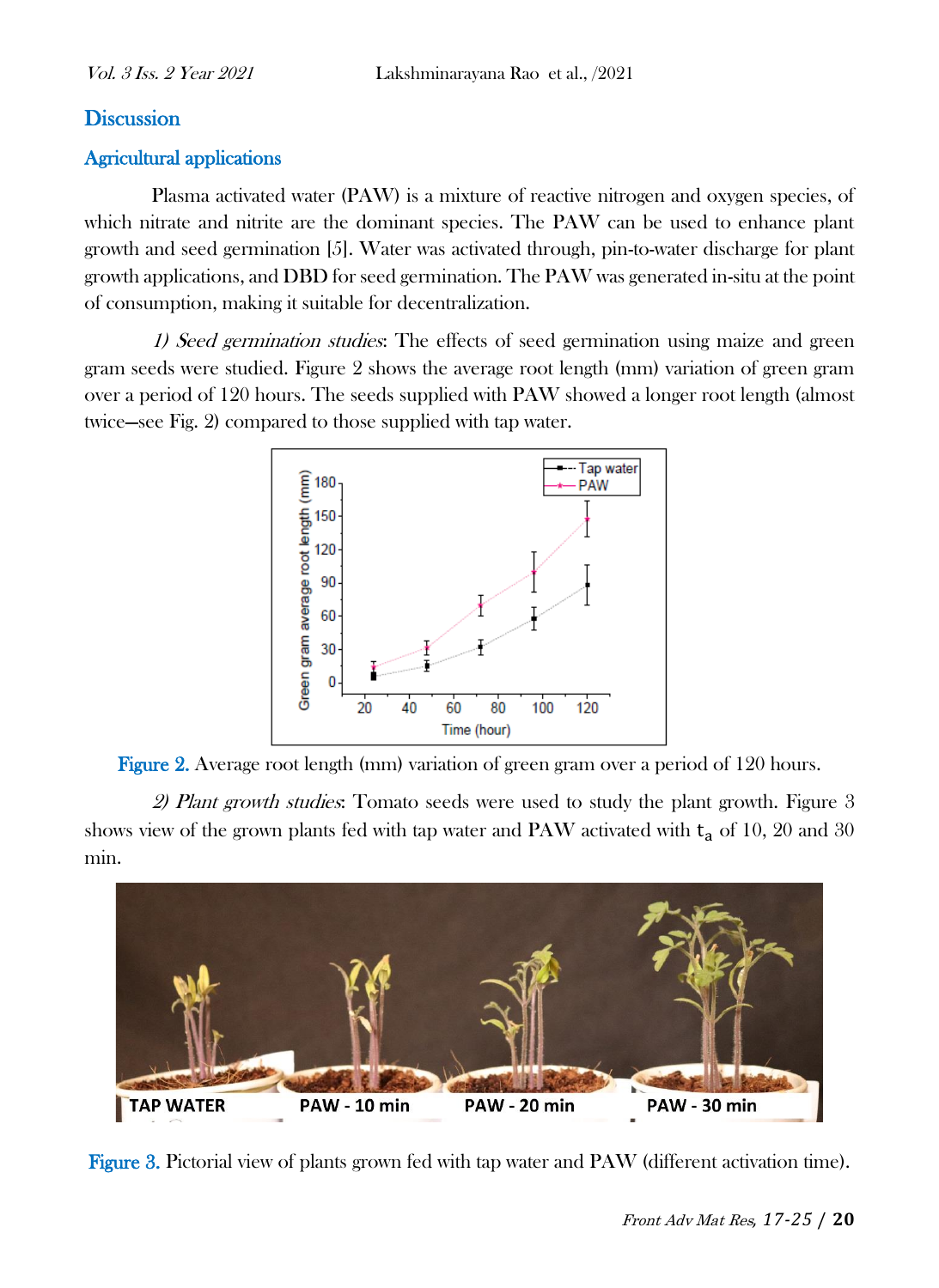The results indicate that plants fed with PAW of  $t_a = 30$  min have nearly 1.5 times higher shoot length, 4 times higher leaf count, twice the chlorophyll content in the leaves than the plants fed with tap water.

### Biomedical applications

After powering the DBD plasma reactor for the desired activation time  $t_a$ , the reactor was shaken well to assist in the mixing and transfer of the newly formed species from air to the water. Some of the species present in PAW used for this study were  $H^+$ ,  $H_2O_2$ , nitrates (NO<sub>3</sub>) and nitrites ( $NO<sub>2</sub>$ ). The concentration of these species can be varied by regulating the  $t_a$ .

1) Antimicrobial studies: Pseudomonas aeruginosa is an opportunistic, multidrug resistant bacterium that targets the immunocompromised patients. P. aeruginosa is one of the predominant bacteria responsible for hospital acquired infections. Figure. 4 shows the patches of P. aeruginosa (left) which were not found when exposed to PAW (right). The results showed that PAW was effective at inactivating P. aeruginosa.



Figure 4. Pseudomonas aeruginosa colonies in patches (left). Absence of colonies after exposing to plasma activated water (right).

2) Cancer cell death studies: Breast cancer ranks first in cancer-related deaths in women. A study was performed to investigate the effectiveness of PAW against human breast cancer cells (MDA MB-231). Figure. 5 shows the cancer viability result. These initial results showed a significant reduction in the cancer cell viability without significantly reducing the viability of healthy cells. The PAW retained its effectiveness against cancer cells following two weeks of storage at -20 deg C.

Further feasibility studies need to be conducted to expand the scope of the application from laboratory to hospitals, where PAW can be used in two critical biomedical applications.



Figure 5. Picture indicating cancer cell viability. Light purpleness indicates lower cancer cell viability.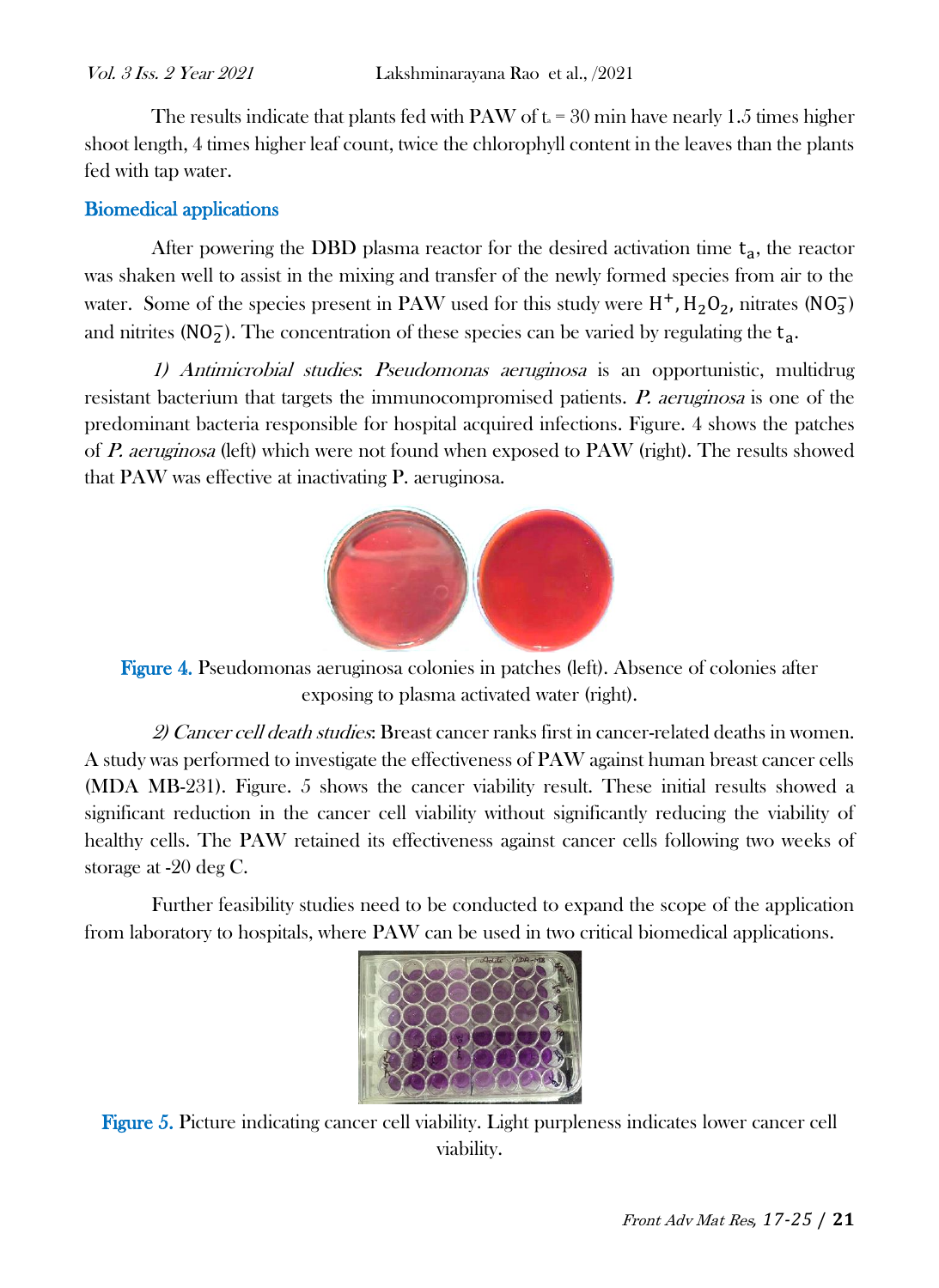#### Industrial chemical applications

1) Water gas shift reaction using DBD: A dielectric barrier discharge reactor (DBD) was used to generate hydrogen from  $CO$  and  $H_2O$ . A simple co-axial geometry was chosen as DBD [8]. As part of the systematic experimental investigations, this study focused to evaluate the effect of the following parameters on cold plasma powered WGS reaction. i.e., the effect of:

- 1. Steam to CO molar ratio (MR), defined as the ratio of moles of steam to that of CO in the feed mixture. The MR investigated were 2, 5, 10, 14 and 20.
- 2. Reactor gas residence time is the ratio of reactor volume to the volumetric flow rate of the gas mixture. Gas residence times of 350, 450, 650, 1300 and 2600 ms were studied.
- 3. These parameters were studied for plasma discharge powers of 40, 70, and 100 W.

Figure. 6 shows variation of CO conversion and  $H_2$  generation for a given discharge power. Results depict that, for a given power, increasing the MR, the CO conversion and  $H_2$ concentration in the product gas increased. Increasing the plasma power at a lower MR increased the  $H_2$  concentration in the product gas.



**Figure 6.** The effect of steam to CO molar ratio on the avg. CO conversion  $\%$  (left) and avg. H<sub>2</sub> concentration (right) for molar ratios 2, 5, 10, 14 & 20.

It was also noticed that at higher MR, the influence of plasma power on the CO conversion was negligible. The results show that, at MR of 20, with 2600 ms gas residence time and plasma discharge power of 70 W, a maximum CO conversion of  $63 \pm 4$  % was achieved with  $H_2$  concentration of  $48 \pm 2\%$  in the product gas.

Further studies are being pursued to optimize the energy consumption and scaling up the reactor.

2) Tar destruction studies: A novel RGA was developed and fully characterized for its physical and electrical parameters [9]. Since RGA has combined features of both TP and NTP, it can be a suitable plasma source for aromatic hydrocarbon destruction. A preliminary experiment was conducted to destruct toluene compound at concentration of 20 g m $^3$ , using  $\rm N_z$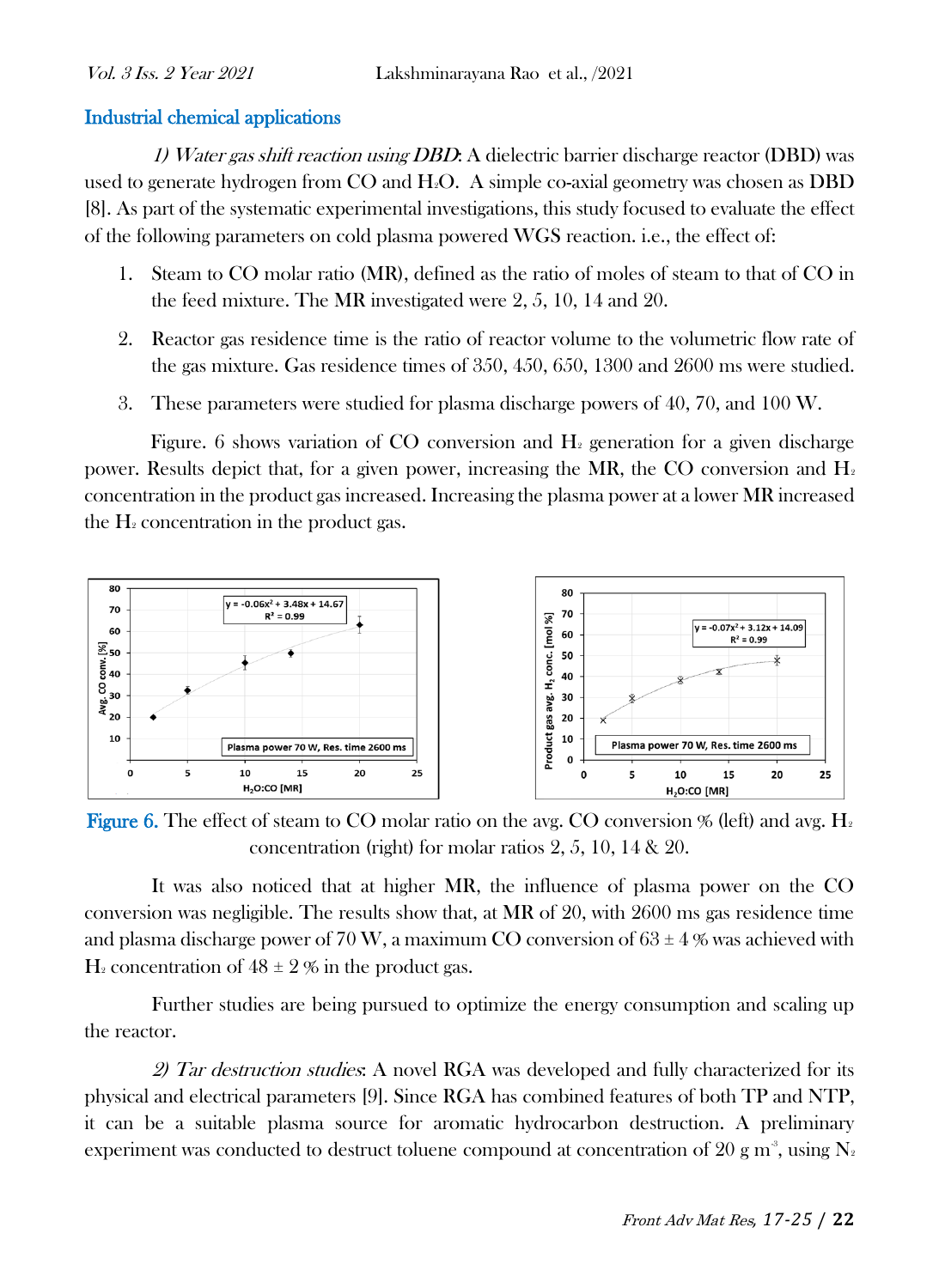as carrier gas, at a total flow rate of 25 LPM. Preliminary observation showed toluene destruction of  $> 90\%$  by spending 0.09 kWh. Fig. 7 shows the soot formed during the tar destruction in RGA reactor.

Further works are planned to understand the chemistry of toluene destruction using syngas as a carrier gas in the presence of steam.



**Figure 7.** Picture of toluene-N<sub>2</sub> plasma during destruction of toluene. Soot deposited on quartz can be seen indicating dissociation of toluene.

#### Environmental Applications

Developing decentralized technological solutions for greywater recovery from households and small communities is a way forward to reduce freshwater consumption. Towards this, a compact laboratory scale greywater treatment system was designed which produced ozone to remove surfactants, mal-odour and color of the grey water coming from a kitchen and hand wash sink of a consumer home. The drop in concentration of surfactant, turbidity and malodour were monitored. Results achieved from lab-scale studies, indicated 50% reduction in surfactant concentration and 90% water recovery. Figure. 8 shows ozone throughput for various flow rates of air.



Figure 8. Ozone throughput as a function of flow rate in a co-axial DBD plasma reactor.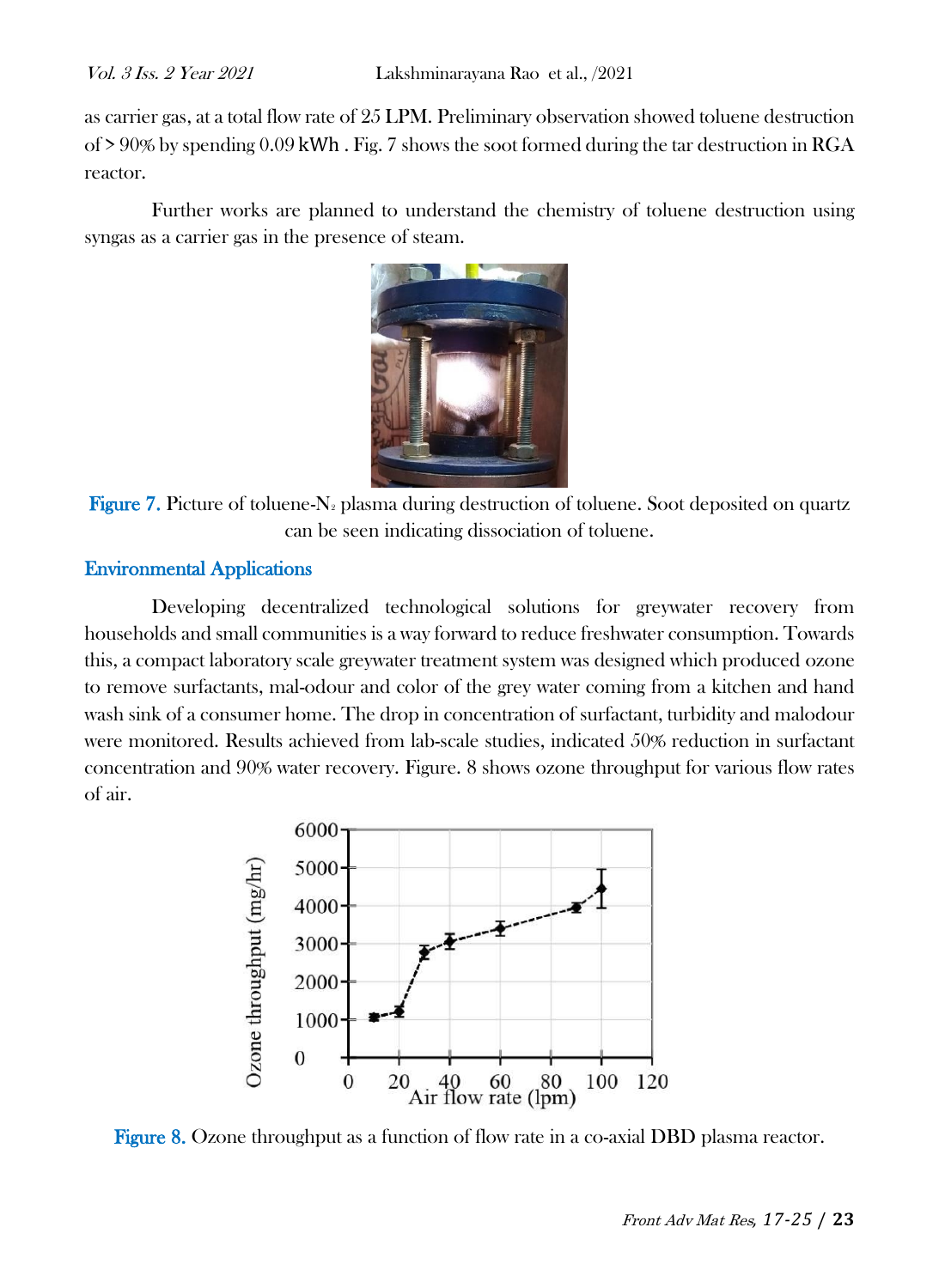Based on the findings from the laboratory scale system, a decentralized greywater treatment system for a school in rural India was designed and deployed as a pilot plant. The goal was to direct the treated greywater for reuse in toilet flushing. To do this, grey water was channelled through a grease trapper, trickling bed filter (a bed made of gravel of different sizes), aerator, and a DBD plasma ozonation system. The ozonation disinfects the greywater to achieve reuse water standards. Ozone was produced using a high throughput ozonator designed by the authors [10], powered by solar energy. Figure. 9 shows the installed ozonators at the pilot plant.



Figure 9. High throughput ozonator in pilot plant.

# **Conclusion**

This work reports an overview of the potential applications of the non-thermal plasma systems. Various non-thermal plasma reactor systems were designed, and their preliminary characterization was discussed. This works also discusses various interesting applications of plasma activated water such as enhanced seed germination and plant growth. Also, the other interesting biomedical application such as antimicrobial application of PAW and its capabilities to kill cancer cells are discussed. Industrial applications such as production of hydrogen from carbon monoxide and steam through water gas shift reaction and destruction of high molecular weight tar compounds which are often found to be clogging if not removed in waste to energy application is also discussed. The study also shows demonstrate the versatility of plasma systems for its application in decentralized grey water treatment and recycling.